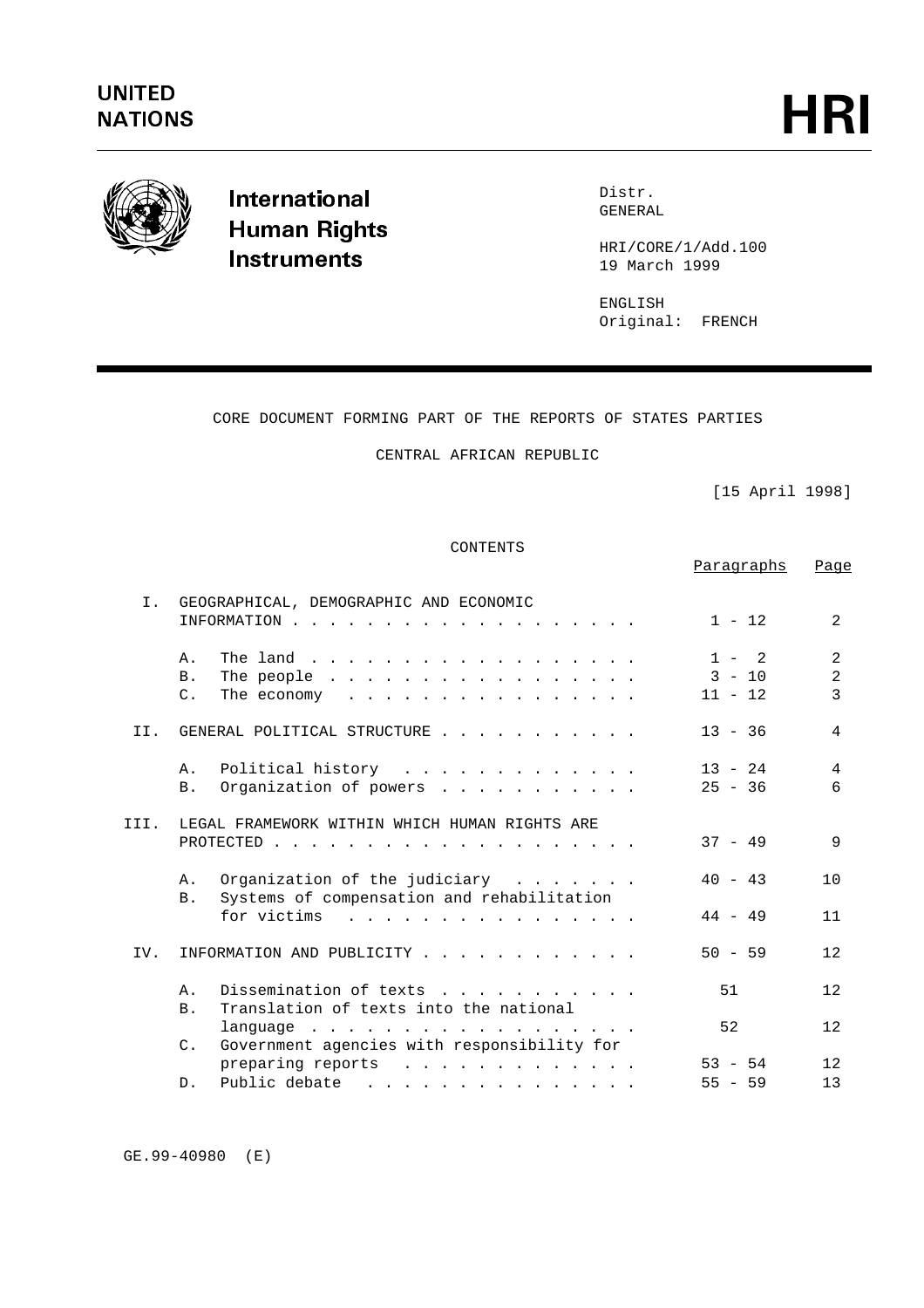### I. GEOGRAPHICAL, DEMOGRAPHIC AND ECONOMIC INFORMATION

### A. The land

1. The Central African Republic is located in the heart of the African continent. It has an area of  $623,000$  km<sup>2</sup> and is bounded to the north by Chad, to the east by the Sudan, to the west by Cameroon and to the south by the Democratic Republic of the Congo and the Republic of the Congo-Brazzaville. The climate is sub-Saharan in the north and equatorial in the south. There are two seasons: the dry season and the wet season. The country is well watered, but, during the dry season, there is a lack of rainfall in the savannah. Timberland is extensive and there are many subsoil deposits.

2. Administratively, the Central African Republic is divided into prefectures, sub-prefectures, administrative control posts and communes. In the context of decentralization and regionalization, however, the Constitution of 14 January 1995 provides for its division into seven regions (art. 99).

### B. The people

### 1. Population

3. According to the 1988 general population census, the population was estimated at 2,688,428 in December 1988, an average density of 4.3 inhabitants per km<sup>2</sup>. By 1995, it should have reached 3 million. It is unevenly distributed throughout the territory. The east, which is sparsely populated, is inhabited by 20 per cent of the population for an area of 53 per cent of the national territory, while the west has 80 per cent of the total population. The majority of the population (1,706,307 inhabitants in 1988, i.e. 63.5 per cent) is rural, as against 36.6 per cent (982,110 inhabitants) in urban areas.

4. An analysis of the 1988 census data shows that the Central African population is young: persons aged under 15 years account for 43.3 per cent of the total population, those aged between 15 and 59, for 51.7 per cent and those over 60, for 5 per cent.

5. The 1988 census gave a figure of 59,314 heads of household, 81.2 per cent of whom are men and 18.8 per cent, women, with 32.8 per cent living in urban areas and 67.2 per cent in rural areas. One woman in six is a head of household in rural areas, as compared to one in four in urban areas.

### 2. Vital statistics

6. Fertility: Between 1975 and 1988, the crude birth rate dropped from 44 ‰ to 41.6 ‰. Fertility is still high in the Central African Republic because the average number of children per woman rose from 5.9 in 1975 to 6.1 in 1988. Fertility is both early and late. The last census shows that 72 per cent of women give birth by the age of 30. It should also be noted that sterility is a matter of concern in the country. In 1988, it was estimated that 26 per cent of women aged 50 were sterile.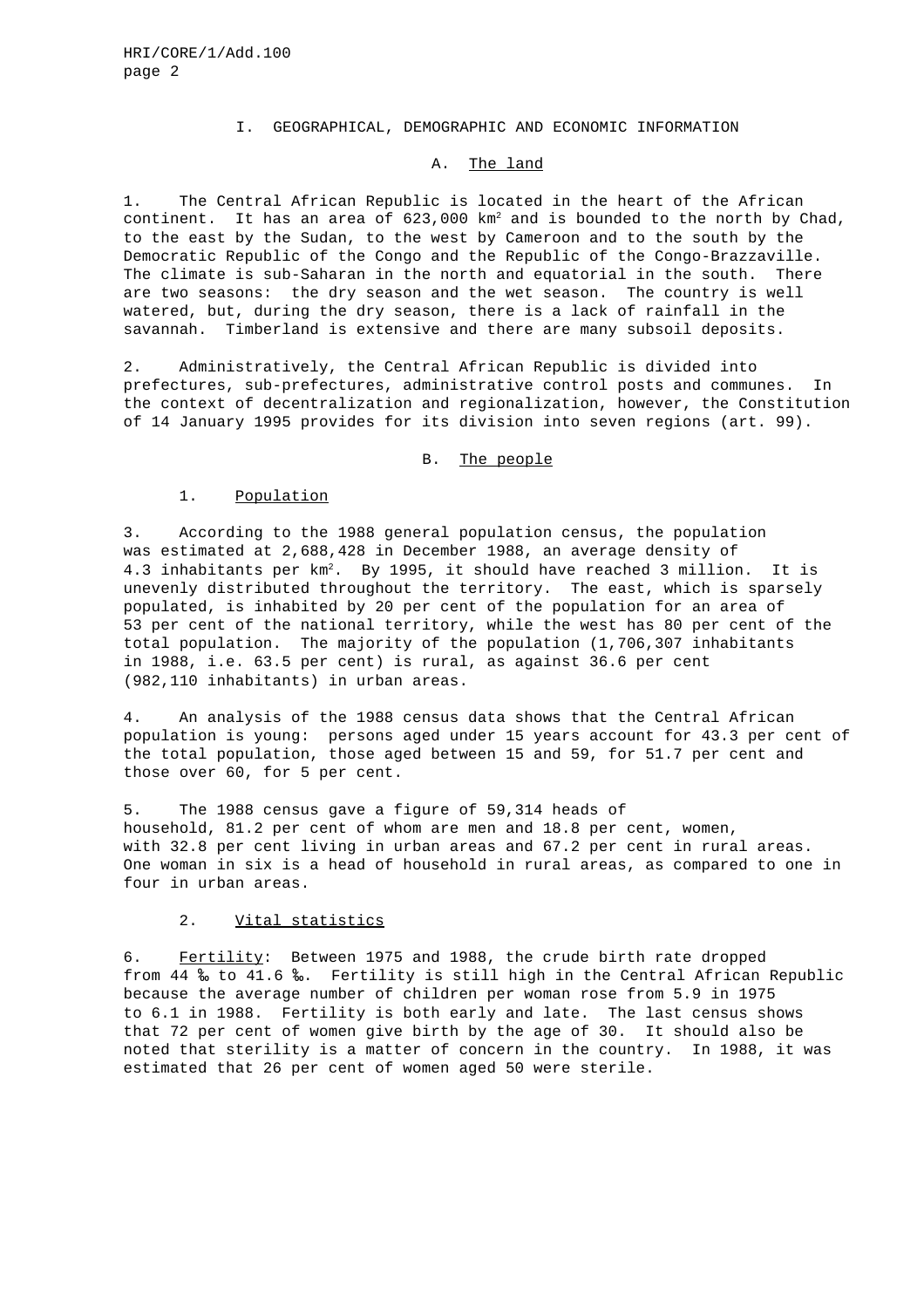7. Mortality: The level of general mortality has continued to drop in recent years: the crude mortality rate went from 19 deaths per 1,000 inhabitants to 16.7 deaths per 1,000 inhabitants. The highest mortality rates are between 0 and 5 years and after 70 years. The result of the decline in the mortality rate is an increase in life expectancy. There has thus been an annual increase of 0.45 years. Life expectancy has increased according to sex: that of men went from 41 to 47.2 years between 1975 and 1988 and that of women, from 45 to 50.6 years.

3. Ethnic diversity

8. Central African ethnic groups show clear-cut diversity, depending on the environment. However, there are common cultural traits, such as Sango, the national language spoken by everyone.

9. The main ethnic groups are:

- (a) The Gbaya group in the west;
- (b) The Banda group in the centre-west;

(c) The Bantu group in the south-west, which is composed of the Mbimou, Ngbaka-Mandja, Pandé, Bangando, Mbati and Pygmy sub-groups, all living in the forest region;

(d) The Ubangians, from the savannah and the Nile, include the Ngbaka, Monzombo, Gbanziri and Bouraka sub-groups;

(e) The Ngbandi group is composed of the Sango and Yakoma sub-groups; they are found along the Ubangi River;

- (f) The Nzakara-Zandé are located in the east; and
- (g) The Sara and Mboum group is in the north.
- 4. Level of instruction

10. The proportion of illiterate persons is still high: in 1988, 1,478,460 persons did not know how to read and write (63 per cent as against 77 per cent in 1975). There are more illiterate women (76 per cent) than illiterate men (49.1 per cent). The same survey shows that 30 per cent of persons aged 10 and over have completed primary education and only 11 per cent have completed a higher level. Of 358,564 persons who said that they attended school in 1988, there were 221,802 boys and 137,762 girls, a ratio of 161 per cent. This high percentage shows how few girls have access to schooling.

#### C. The economy

11. The Central African economic situation is a matter of concern. In recent years, it has been characterized by an ongoing socio-political crisis which has torn much of the industrial and commercial fabric and generally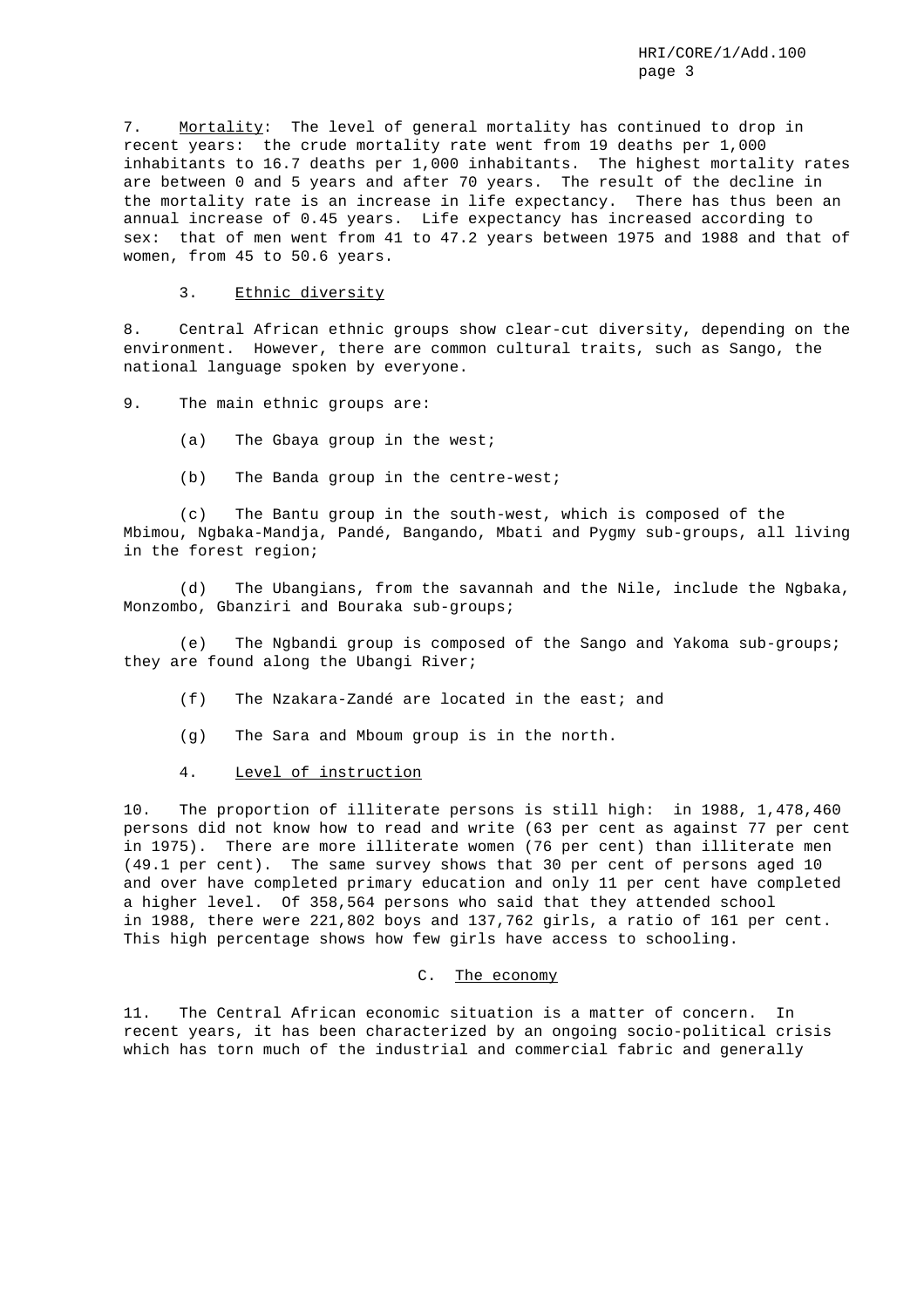slowed down economic activity. The growth rate of gross domestic product (GDP) in real terms dropped from 2.9 per cent in 1995 to -2 per cent in 1996, a 4.9 per cent difference.

12. The Central African economy is basically agricultural, with the primary sector (agriculture and mining industries) accounting for about 40 per cent of GDP. The main agricultural export crops are coffee, cotton and tobacco. The agricultural subsistence crops are maize, groundnuts, millet, sorghum, sesame and manioc. Animal husbandry and fisheries make a substantial contribution to economic activity. Forestry declined from 1995 to 1996: logging output decreased by 11.7 per cent, from  $325,895$  m<sup>3</sup> to  $278,810$  m<sup>3</sup>. Mining activity also slowed down in 1995-1996.

II. GENERAL POLITICAL STRUCTURE

#### A. Political history

13. The Central African Republic acceded to international sovereignty on 13 August 1960 after having been the territory of Ubangi-Shari in the French Overseas Colonial Empire from 27 October 1946 until 1 December 1958. The country's real political development began in 1946 with the promulgation of the fourth French Constitution, which established an assembly allowing deputies elected in the French Overseas Territories to be members of the second chamber of the French Parliament.

14. However, the turning point in the development of the country's political and administrative structures came in 1956, when the Deferre Act granted the Overseas Territories administrative autonomy. This Act gave Ubangi-Shari a territorial assembly following a hotly contested and competitive election between various political groups in 1957. After these elections, the Movement for Social Development in Black Africa (MESAN), the party of the Deputy Mayor of Bangui, Barthélémy Boganda, won all the seats and thus became the ultra-dominant party. Father Boganda, the founder of MESAN, had a very great impact on Ubangian political life from 1946 until 1959, the year of his death.

15. On 16 February 1959, he gave the Central African Republic its first Constitution, which was adopted by the Legislative Assembly. Its promulgation by the President of the Republic officially made the Central African Republic part of the French Community, a kind of very loose federal structure that gave France broad powers in matters forming part of State sovereignty, such as currency, foreign affairs, the army, justice and energy resources. The 1959 Constitution was, however, broadly based on the French Constitution of 4 October 1958 and the regime of the Federal Republic of Germany in that it set up a rationalized parliamentary regime, under which the Parliament is unicameral and the executive, legislative and judicial powers are completely separate, although the President of the Republic is pre-eminent in relations with the Parliament and the Government.

16. Unfortunately, President Boganda's death on 29 March 1959 prevented the newly established institutions from taking shape and becoming consolidated. His successor, President David Dacko, was forced by circumstances as soon as he took power to amend important provisions of the Constitution which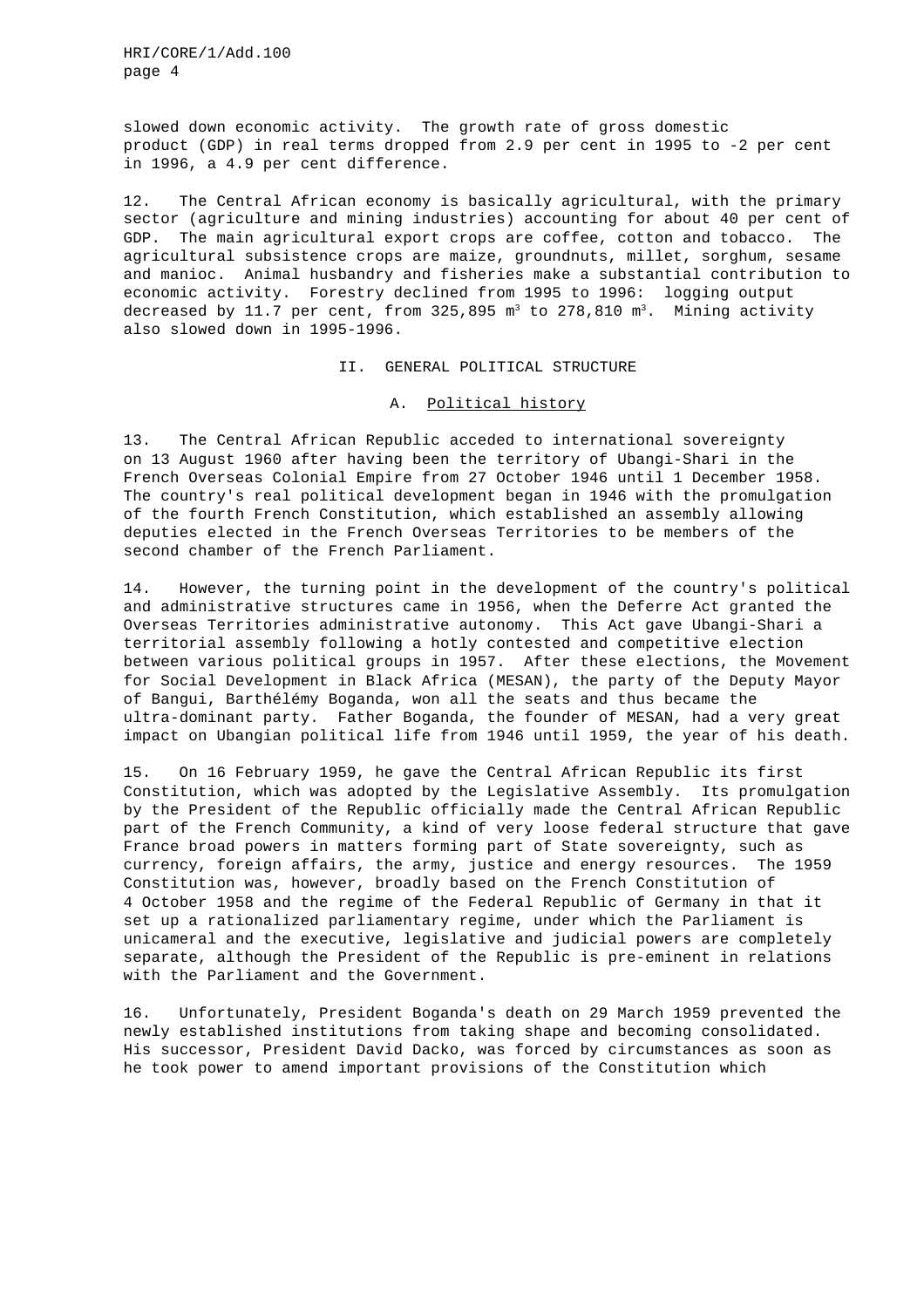irremediably changed the nature of the parliamentary regime. A new constitutional system was thus established between 1960 and 1964; MESAN became the single party and power was concentrated in the hands of one man at the expense of a power-sharing regime.

17. As a result, a second Constitution was adopted by the National Assembly on 16 November 1964. MESAN, the single party, proposed a single list of candidates for the presidential and legislative elections. The 1964 political regime was a presidential regime under which the censure motion and the right of the President of the Republic to dissolve parliament were revoked. The ministers had no autonomous powers and were entirely accountable to the Head of State, who appointed and dismissed them.

18. The regime lasted only one year because, on 31 December 1965, President David Dacko was overthrown in a coup d'état led by Colonel Jean-Bédel Bokassa, who would govern the country by the constitutional acts he published the day after he took power until 4 December 1976, when the Imperial Constitution was promulgated.

19. The third Constitution provided for a constitutional monarchy and gave the Emperor exorbitant powers which exist in presidential political regimes. It provided for the establishment of a unicameral parliament with residual powers, a constitutional court and a government led by a prime minister. It must be made clear that the Parliament and the Constitutional Court were never set up under the Empire. Moreover, the Constitution of the Empire proclaimed MESAN the single party and vested in it the power to oversee the work of the Government, adopt general policy lines and give the Emperor advisory opinions on any matters he might submit to it. The coup d'état of 21 September 1979 that President David Dacko carried out by means of Operation Barracuda put an end to the one-man rule of Emperor Bokassa I.

20. On 5 February 1981, David Dacko promulgated the fourth Constitution following the National Constitutional Seminar. The March 1981 presidential election was won by the Central African Democratic Union (UDC), the party of David Dacko, who was thus elected President of the Republic. The bodies provided for in the Constitution would, however, not be established because, on 1 September 1981, the army took power again.

21. The leader of the armed forces, General André Kolingba, immediately suspended the Constitution, prohibited political party activity and governed by means of the Military Committee for National Recovery (CMRN). On 26 November 1986, he had a new Constitution adopted by referendum, thereby establishing a stronger presidential regime, institutionalizing the Rassemblement Democratique Centrafricain (RDC), the single party, and setting up a bicameral parliament (National Assembly, lower house; Economic and Regional Council, upper house). These institutions operated normally, even beyond their regulation term of office, as provided for by the Constitution, but, as a result of the democracy movements of the 1990s, the 1986 Constitution was amended successively by Acts Nos. 91.001, 91.003 and 91.013 of 8 March 1991, 4 July 1991 and 28 August 1992. These constitutional amendments established a multiparty system and a parliamentary regime and, ultimately, liberalized political life.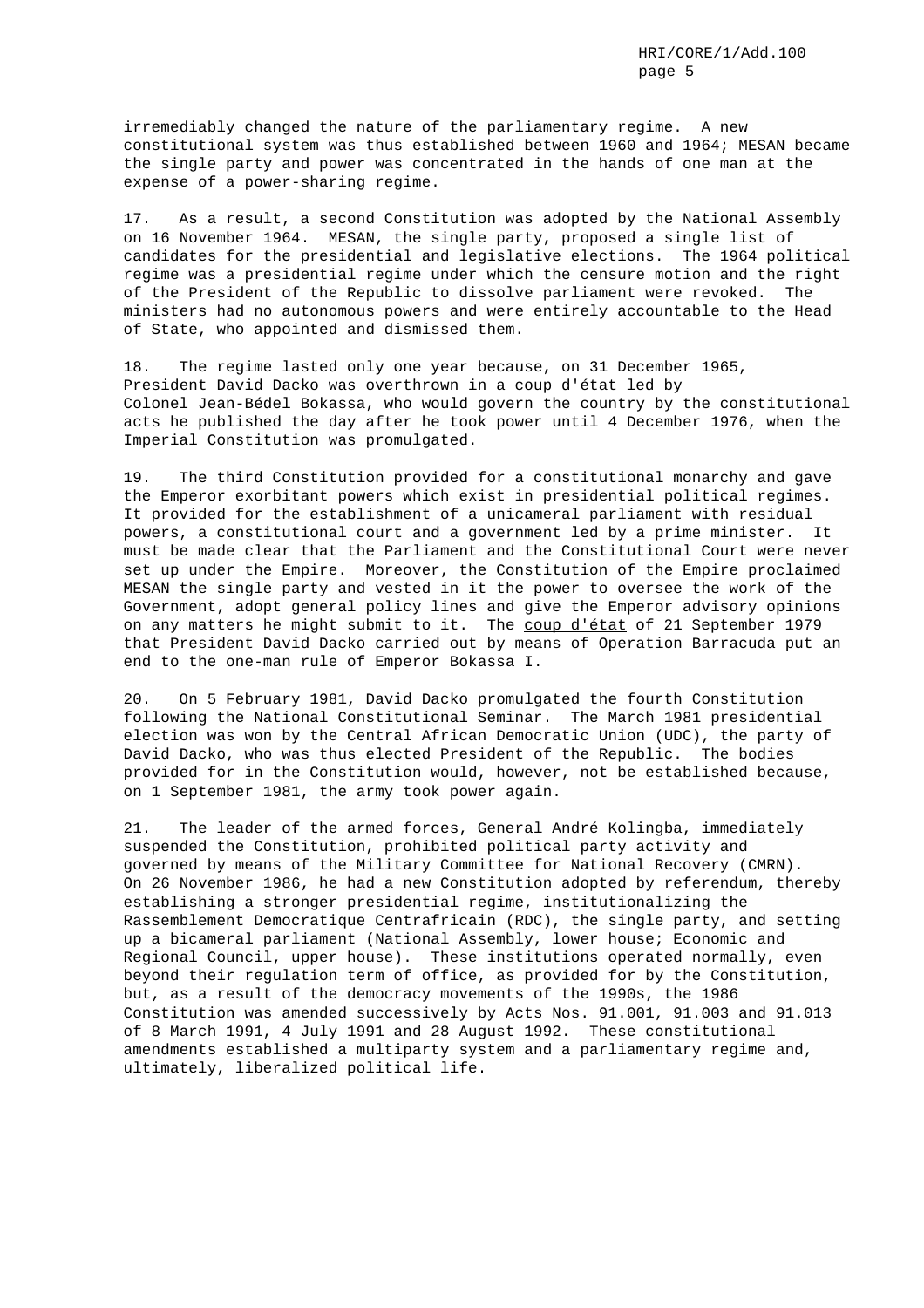22. From October 1992 until September 1993, the Central African Republic went through a lengthy transition period, since the elections of 25 October 1992 were cancelled by President Kolingba, who found that they involved too many irregularities. During this transition period, the term of office of the President of the Republic was extended on the basis of an agreement by the leaders of the main recognized political parties. The National Provisional Political Council of the Republic (CNPPR) was thus set up as a body composed of wise men who were potential candidates for the office of President of the Republic; it had only an advisory role and no decision-making power.

23. In order to complete this peaceful transition to a legitimate political regime, a joint electoral commission was set up to conduct a voter census and monitor electoral operations. It was composed of representatives of the party in power and of the opposition political parties. It was equipped with adequate human, financial and material resources to ensure the success of the August and September 1993 elections, which brought to power the candidate of the Central African People's Liberation Movement (MLPC), President Ange-Félix Patassé, the present Head of State of the Central African Republic.

24. In his political programme, Mr. Patassé promised the people a new Constitution, which he had adopted by referendum on 28 December 1994 and promulgated on 14 January 1995. According to Central African constitutional experts, this Constitution is a synthesis of the 1959 and 1981 Constitutions. Its main innovations are the following:

(a) The restriction of the length of the presidential term of office;

(b) The establishment of a genuine parliamentary regime with a unicameral parliament;

(c) A constitutional court set up to monitor the constitutionality of the laws, power-sharing by the authorities and the protection of the freedoms of citizens;

(d) A judiciary composed of two types of courts: ordinary and administrative courts;

(e) The establishment of regions.

#### B. Organization of powers

25. According to article 17 of the Constitution, the State takes the form of a republic. The Central African State is a sovereign, indivisible and secular State which is subject to the rule of law and in which the separation of powers is quite clear cut, as will be seen below.

1. The executive

26. The executive has two arms and is composed of the President of the Republic and the Government led by a Prime Minister.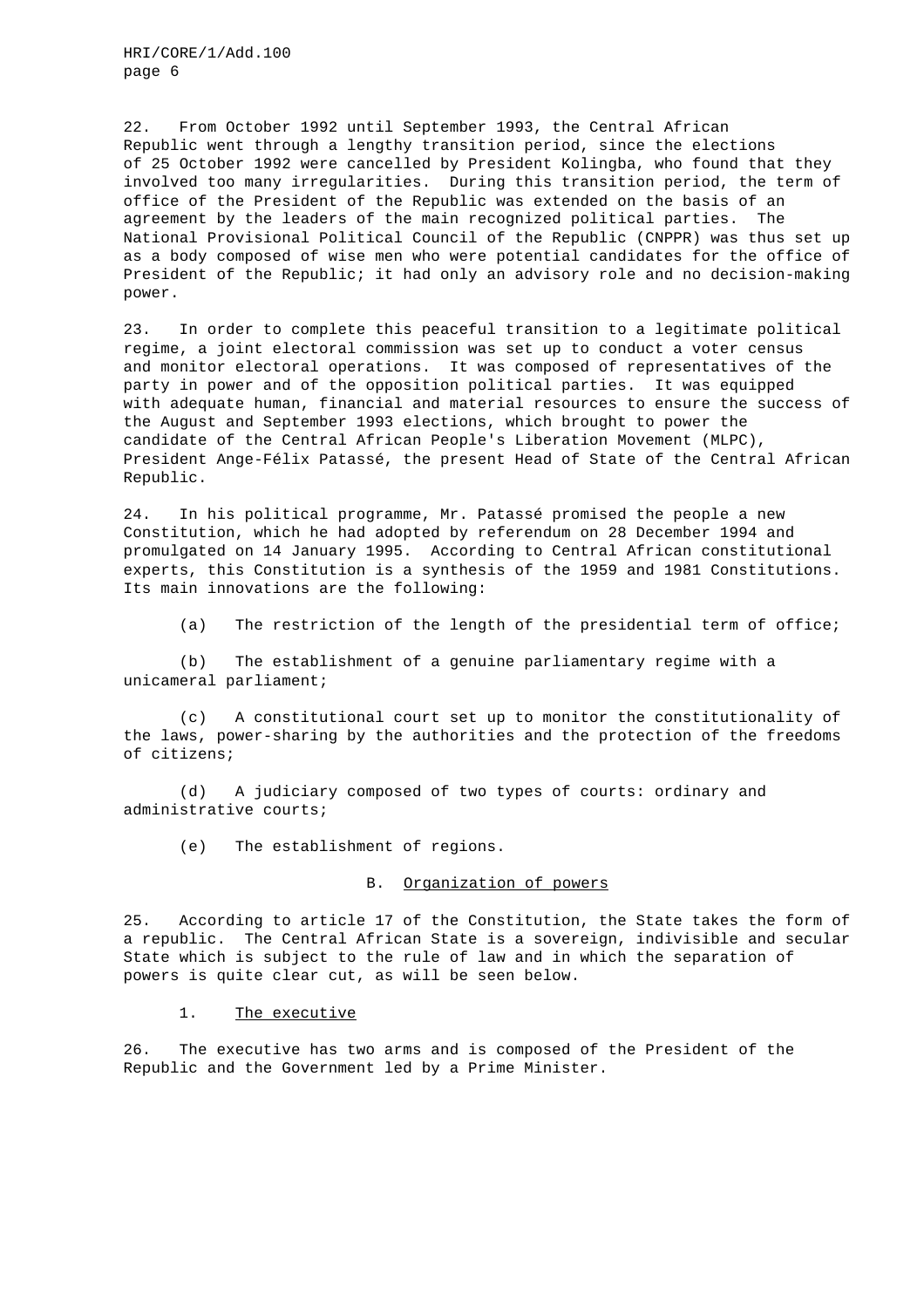27. The President of the Republic, who is elected by direct universal suffrage for a six-year period, renewable once, embodies national unity and guarantees the continuity of the State. The powers vested in him by the Constitution are broad and numerous. In particular:

(a) He appoints the Prime Minister and terminates his functions;

(b) He appoints the other members of the Government on the proposal of the Prime Minister and terminates their functions under the same conditions;

(c) He is the head of the executive power and, as such, presides over the Council of Ministers, promulgates laws and ordinances and signs decrees;

(d) He is the supreme commander of the army and, as such, presides over the National Defence Council;

(e) He is the President of the Supreme Council of the Judiciary;

(f) He negotiates and ratifies international treaties and agreements and issues accreditations to ambassadors and envoys;

(g) He exercises the right of pardon;

(h) He exercises emergency powers in the event of a serious crisis affecting the life of the country or the institutions of the State (art. 26 of the Constitution).

28. The Prime Minister, who is the head of the Government, is chosen by the President of the Republic from among influential persons belonging to the majority party in the Parliament. He is responsible for implementing the policy adopted by the President of the Republic (art. 37). In political and administrative terms, he conducts and coordinates government action. The administration is at his disposal and he appoints civil servants on the orders of the Head of State.

29. He presides over the cabinet and inter-ministerial committees on the basis of an agenda approved by the Head of State (art. 37 in fine of the Constitution). He is also responsible both to the Head of State and to the National Assembly. In the exercise of his functions, he may delegate some of his powers to the Ministers (art. 40 of the Constitution).

30. Articles 41, 42 and 43 of the Constitution define the powers of the members of the Government. Some of the powers vested in the Government by the Constitution relate specifically to the consideration by the Government, sitting as the Council of Ministers, of the following matters:

- (a) The general policy of the Republic;
- (b) The draft plan;
- (c) Draft amendments to the Constitution;
- (d) Appointments to certain civil and military posts.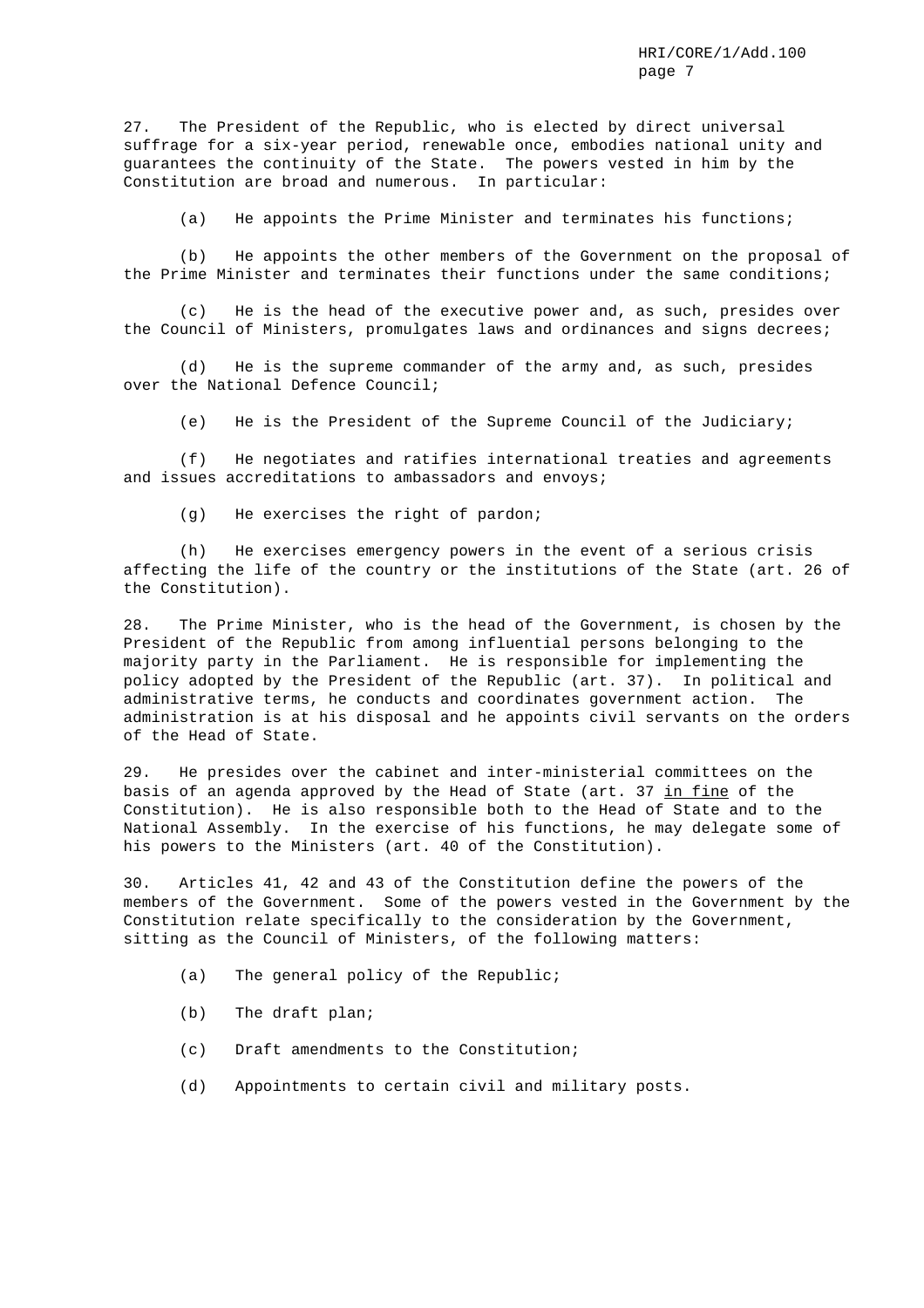The members of the Government thus have to appear before Parliament, during a special session of the Assembly, to answer the oral and written questions asked by the deputies in the areas within their competence.

### 2. Parliament

31. Parliament, which has a single chamber, has the powers traditionally recognized in a parliamentary regime. The deputies are elected by direct suffrage for a five-year period. The members of the National Assembly elect their President, who has the same term of office as the legislature. The deputies are protected in the exercise of their functions and, when the Assembly is not in session, by the parliamentary immunities provided for in article 49 of the Constitution.

32. The powers of the National Assembly are those of a traditional parliamentary regime. They may be divided into four main categories:

(a) The adoption of laws;

(b) Monitoring government action by means of a vote of confidence and a censure motion;

- (c) Written and oral questions and commissions of inquiry;
- (d) Authorizing the Government to declare war.

33. The scope of the law is very broad, but article 58 of the Constitution sets its limits. In addition, the ratification or denunciation of international agreements and treaties by the President of the Republic is possible only with the authorization of the National Assembly (art. 66 of the Constitution).

#### 3. The judiciary

34. Prior to the 1995 Constitution, judicial power was exercised by the Supreme Court, which consisted of a constitutional chamber, an administrative chamber, a judicial chamber and a financial chamber.

35. At present, however, the Supreme Court has been divided up differently and, as in France, there are two types of courts:

(a) Ordinary courts (Court of Cassation, Court of Appeal, courts of major jurisdiction and labour courts); and

(b) Administrative courts (Council of State, Court of Conflicts and Court of Audit).

There are also special courts, namely, the High Court of Justice and the Permanent Military Court.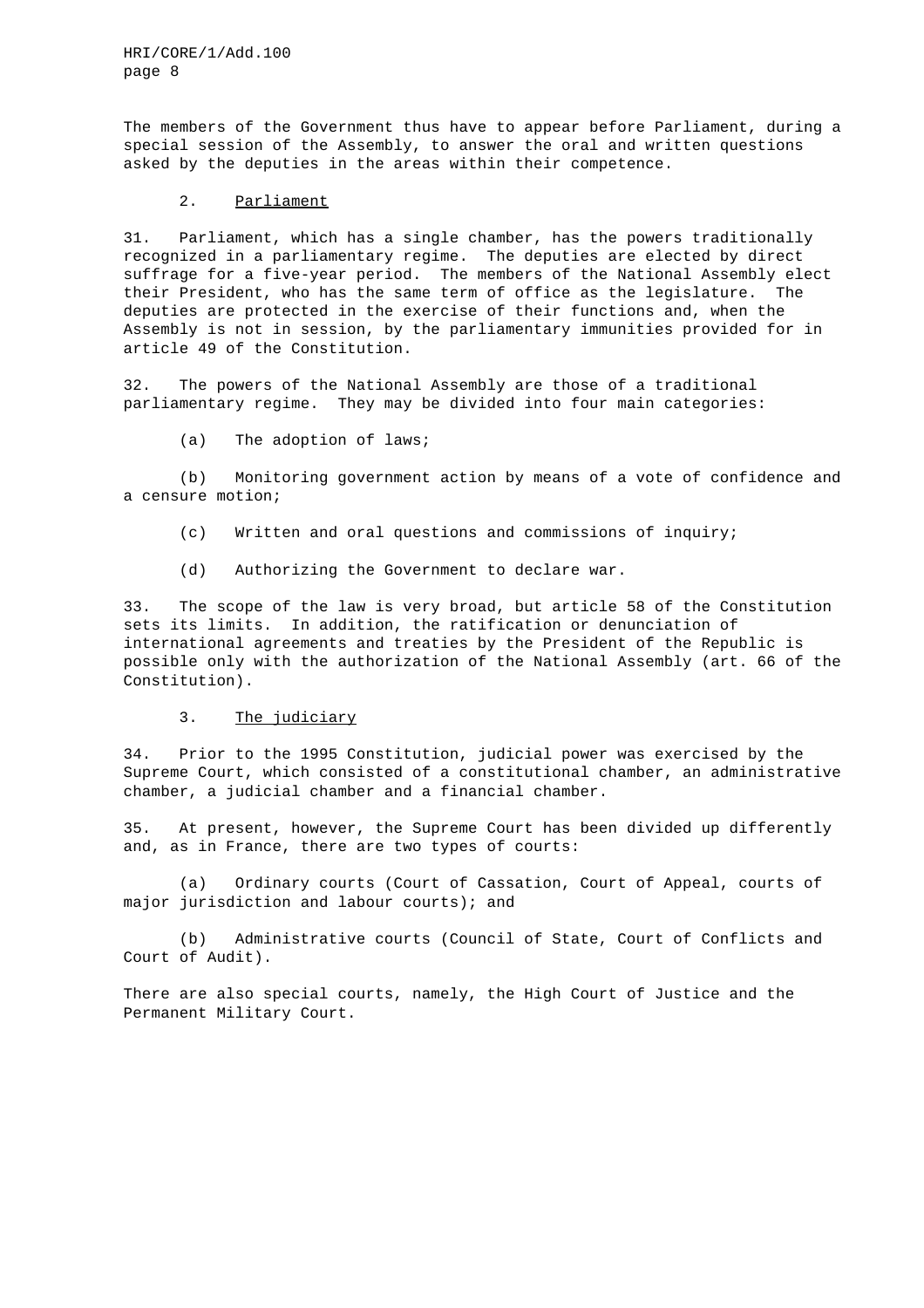### 4. Other bodies provided for by the Constitution

36. Title IX, article 97, of the Constitution provides for the establishment of the Economic and Social Council, which plays an advisory role because it must be consulted by the Government on any economic, social or cultural plan or draft programme of action. Its opinion is also requested on any proposal and any bill, ordinance, decree or other necessary measure to promote the Central African Republic's economic, social and cultural development. It is composed of representatives of the country's socio-occupational sectors. Article 15 of the Constitution of 14 January 1995 also provides for the establishment of an independent body, known as the National Broadcasting Commission, which monitors freedom of expression in the Central African Republic.

III. LEGAL FRAMEWORK WITHIN WHICH HUMAN RIGHTS ARE PROTECTED

37. With regard to the judicial, administrative and other authorities with jurisdiction affecting human rights, article 1 of the Constitution of 14 January 1995 provides that: "Human beings are sacred. All public officials have an absolute obligation to respect and protect them". This provision assigns such jurisdiction to "all public officials" absolutely and without exception.

38. In addition to public officials, there are several non-governmental organizations and other bodies with jurisdiction affecting human rights:

(a) The Association of Central African Women Jurists (AFJC), whose main responsibility is to find appropriate solutions to the legal problems of Central African women, in particular, and of African women, in general;

(b) The Central African Human Rights League (LCDH), whose objectives are the promotion and protection of fundamental human rights and individual and collective freedoms;

(c) The Episcopal Justice and Peace Commission of the Catholic Church, whose main responsibility is to reduce social injustice and insecurity;

(d) Action of Christians for the Abolition of Torture and the Death Penalty (ACAT), whose objective is to create awareness of the scandal of torture and other cruel, inhuman or degrading treatment or punishment, as well as capital punishment, without discrimination as to political regime;

(e) The Central African Bar Association, whose responsibility is to monitor the ethics of the legal profession;

(f) The National Office of the Association of African Jurists in Bangui, whose basic responsibility is to create a broad current of opinion in favour of the promotion and protection of human rights and individual and collective freedoms as a prerequisite for the self-managed and integral development of African peoples.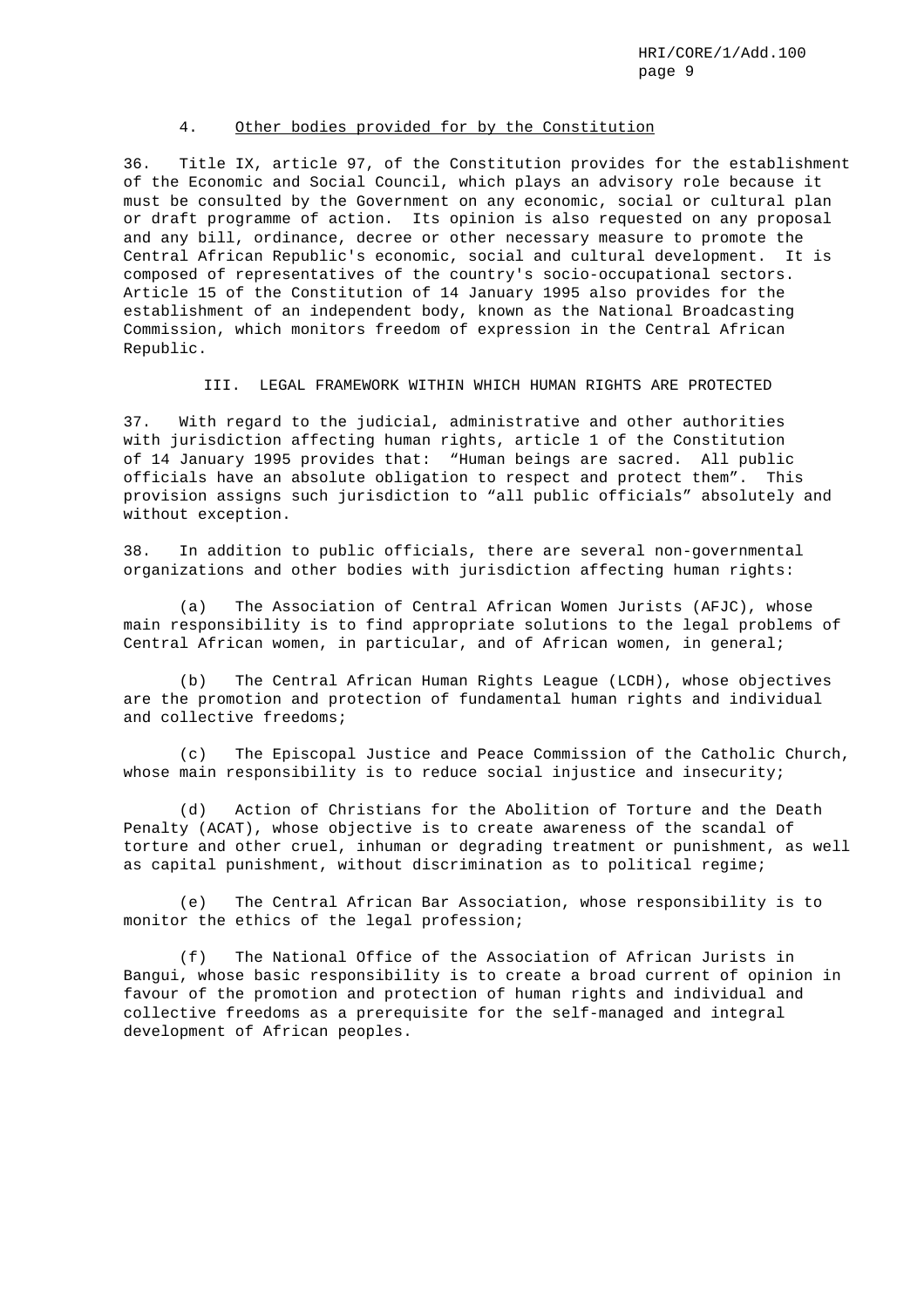#### 39. There are two other institutions:

(a) The National Human Rights Commission (CNDH), a national institution established by Act No. 91.009 of 25 September 1991, whose main responsibility is to monitor respect for fundamental human rights throughout the national territory (see paras. 49, 53, 55 and 56 below);

(b) The National Commission to Follow Up the United Nations Convention on the Rights of the Child, which monitors the implementation of the provisions of the Convention and prepares reports on the situation of children for the Committee on the Rights of the Child in Geneva (see paras. 49 and 54 below).

### A. Organization of the judiciary

40. Before considering the sensitive issue of the remedies available to an individual who claims that any of his rights have been violated and the systems of compensation and rehabilitation for victims, the organization of the judiciary will be described in order to show how remedies may be exhausted. The organization of the Central African judiciary is the result of Act No. 65/75 of 23 December 1965. The hierarchy is as follows:

- (a) Courts of minor or police jurisdiction;
- (b) Courts of major jurisdiction;
- (c) The Court of Appeal and the Supreme Court.

That Act was repealed by Act No. 95.010 of 22 December 1995.

41. Justice is thus done throughout Central African territory by the Court of Cassation, the Council of State, the Court of Audit, the administrative court and the ordinary courts. One of the major innovations introduced by the 1995 Act is that the single Court of Appeal and the Court of Cassation have specialized divisions. In the Court of Appeal, there is a civil and commercial division, a correctional division and a social division. The Court of Cassation has a civil and commercial division, a criminal division and a social division.

42. In addition to the ordinary courts, there are the following special courts:

(a) The Labour Court;

(b) The Permanent Military Court, which is governed by Order No. 85/015 of 19 April 1985 and whose decisions may be appealed to the Court of Cassation;

(c) The High Court of Justice, which is governed by Order No. 87.052 of 28 November 1987, was amended by another order in 1996. It has jurisdiction to try the Head of State only in the event of treason and ministers and deputies on the basis of an implementation decision taken by a two-thirds majority of the National Assembly. The decisions of this court cannot be appealed. It should be noted that lawyers have full access to courts of all kinds.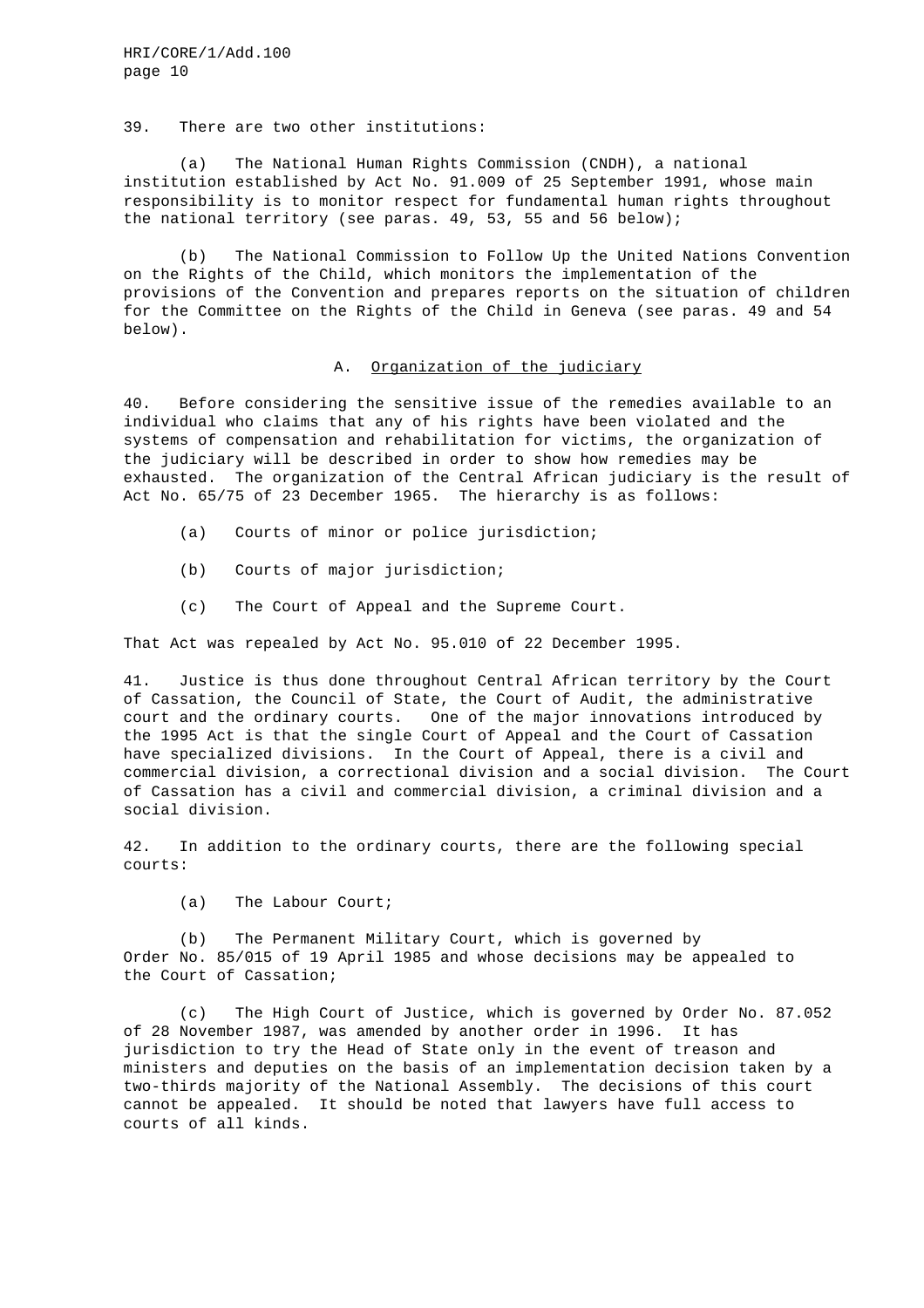43. Administrative appeals are made to the Council of State (arts. 24, 25 et seq. of Act No. 95.012 of 23 December 1995). It should be pointed out that administrative courts have been re-established. In criminal, civil, commercial and social cases, appeals are filed with the Court of Cassation. In criminal cases, special provisions relating to remedies are contained in Act No. 61/265 establishing the Central African Code of Criminal Procedure and Act No. 95.011 on the organization and operation of the Court of Cassation. In social cases, special provisions and remedies are contained in chapter III, articles 86 et seq., of that Act. In civil cases, provisions relating to remedies are contained in Act No. 91.016 of 27 December 1991 (title 14, arts. 491 et seq., of the Code of Civil Procedure).

### B. Systems of compensation and rehabilitation for victims

#### 1. Compensation

44. In the Central African Republic, the compensation procedure is not provided for as in France, where the Court of Cassation is empowered to conduct the proceedings. The persons concerned usually use the arbitrary arrest procedure to obtain compensation for any loss or injury they have suffered.

### 2. Rehabilitation

45. The defendant may have his rights restored and that is reflected in the fact that rehabilitation quashes the conviction and any resulting future disqualification (art. 289 of the Central African Code of Criminal Procedure).

46. The rights provided for in the various human rights instruments are protected by the Constitution of the Central African Republic. The other laws and regulations in force do not derogate from these international instruments. The Central African Republic has signed and ratified most international instruments, but the problem of their incorporation is still a matter of approach. These important documents are separate from national law. The fact that they cannot be invoked in the courts causes a reaction on the part of some judges, who strictly apply the two universally recognized principles of "no offence without a law" (nullum crimen sine lege) and "no penalty without a law" (nulla poena sine lege).

47. This problem has not been solved, however, since opinions are still divided. Some persons think that, when human rights instruments are signed and ratified, they are de facto applicable, while, in the opinion of others, these instruments must be incorporated into internal law in accordance with the principle of integration by reference in order to be applicable, even though they have been signed and ratified. These persons consider that international instruments have to be adapted and brought into line with our laws and regulations before they can be implemented.

48. In view of this duality, the Constitution of 14 January 1995 decided that "As soon as they are published, properly ratified or approved treaties and agreements shall take preference over national laws". The administrative and judicial authorities therefore have to apply them and individuals can invoke or refer to them directly in the courts.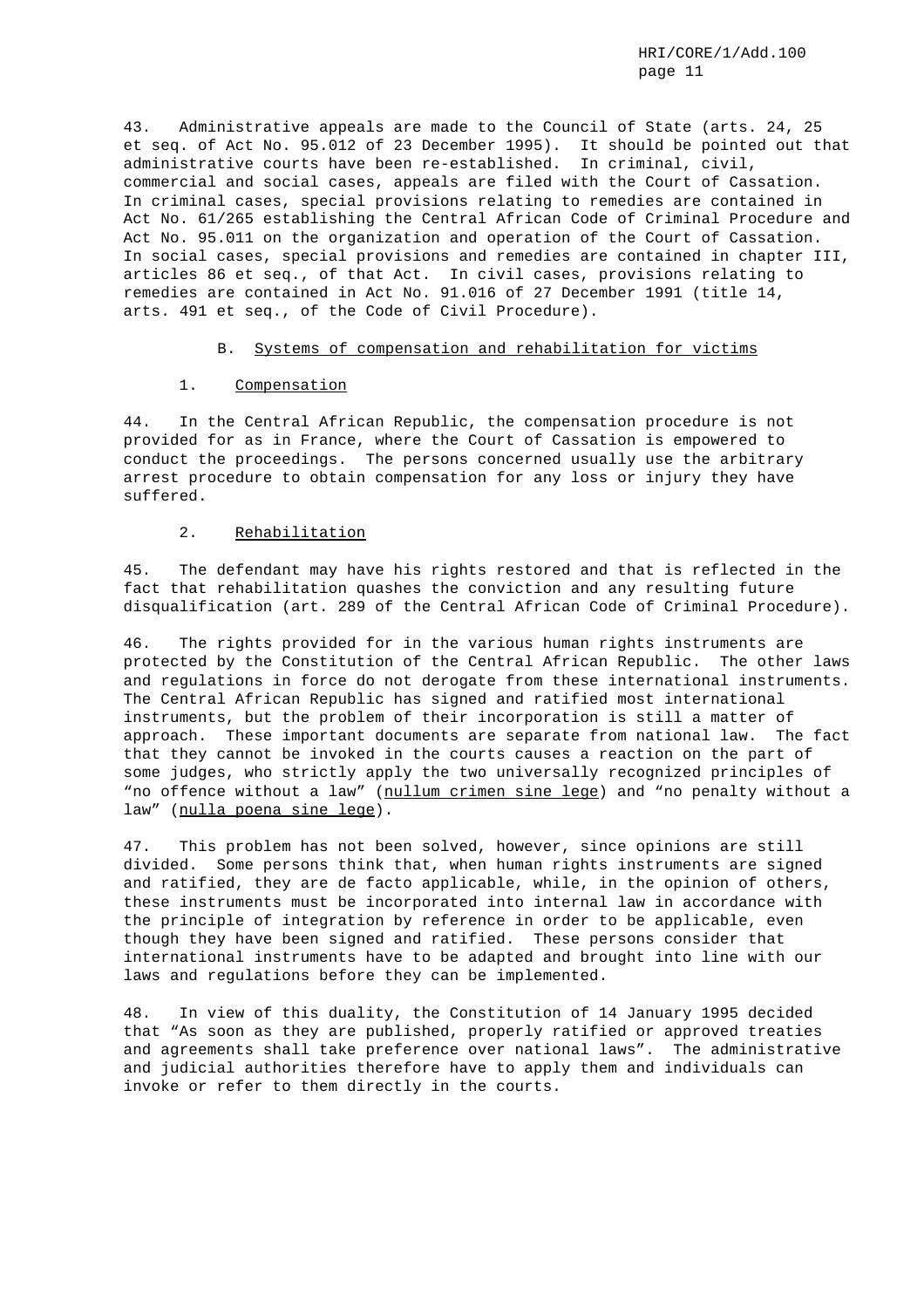49. There are national bodies responsible for monitoring respect for human rights, namely, the National Human Rights Commission and the National Commission to Follow Up the Convention on the Rights of the Child, but they are not in operation; this is the case of the National Human Rights Commission, in particular, the decree for which has been published, but is so far inoperative.

#### IV. INFORMATION AND PUBLICITY

50. This section is supposed to indicate whether any special efforts have been made to promote awareness among the public and the relevant authorities of the rights contained in the various United Nations human rights instruments.

### A. Dissemination of texts

51. National and international legal texts are disseminated primarily by the national media: radio, television and press. From independence until the present, radio has been the main means, since the other media, which are few in number and not very effective, do not reach the population as a whole. Surveys of the various social sectors in urban areas show that the few Central Africans who possess human rights instruments do not know what they contain, whereas the majority is totally unaware of these documents. Some members of non-governmental human rights organizations even said that they joined only so that they could be defended by their peers if their rights were violated.

## B. Translation of texts into the national language

52. Sango is the national language that is spoken throughout the national territory. Since independence, efforts have been made to have some documents translated into Sango, but, so far, no human rights text has been translated into this language. The same is true of nearly all legal texts in the country, which continue to be drafted in French. The problem of the translation of texts into Sango is a serious handicap for the Central African Republic and one to which the authorities have not yet found a solution. There are translation plans, but they are still at the project stage.

#### C. Government agencies with responsibility for preparing reports

53. It is difficult to know whether government agencies were set up to prepare reports after independence and whether such agencies have received information and other data from outside sources. It was therefore necessary to wait until 1991 for the Government to be forced by events to establish the National Human Rights Commission (Act No. 91.009 of 25 September 1991). Until recently, it was the only government agency authorized to prepare reports. Although it was, at the time, part of the Office of the President of the Republic, the National Human Rights Commission faced a number of problems, particularly financial and political problems, and was unable to operate normally. In view of the obstacles to the smooth functioning of this government agency, it is hard to say whether it has received information and other data from outside sources.